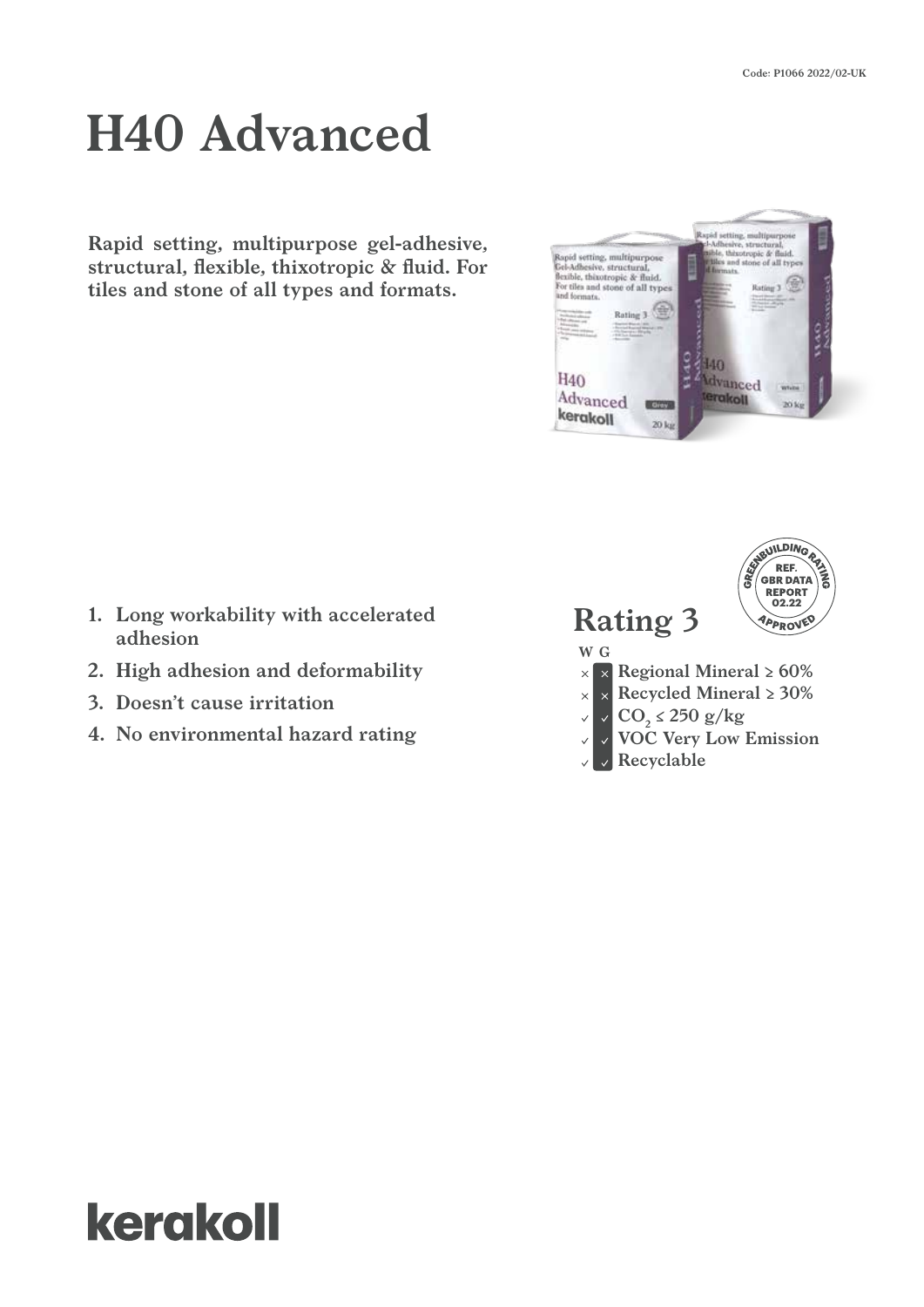### **Areas of application**

- **Intended use:**
	- **Substrates:**
	- **- existing tiles**
	- **- waterproofing products**
	- **- heating systems**
	- **- cement-based screeds**
	- **- concrete substrates**
	- **- plasterboard**
	- **- fibro-cement slabs**
	- **- gypsum and anhydrite**
	- **- asphalt screeds**
	- **- brick/blockwork**
	- **- lime and cement-based plasters/renders**
	- **- thermal insulation panelling systems**
	- **- insulating panels**
	- **- impact noise insulation sheets**
	- **- timber metal PVC**
	- **Materials:**
	- **- porcelain tiles**
	- **- laminated stoneware**
	- **- low thickness slabs**
	- **- ceramic tiles**
- **- large size**
- **- 300x150 cm slabs**
- **- marble natural stone**
- **- recomposed materials**
- **- glass mosaics**
- **- glass tiles**
- **- thermal and acoustic insulation**
- **- terracotta klinker**
- **Uses:**
- **- adhesive and finishing**
- **- floors and walls**
- **- for internal and external use**
- **- overlaying**
- **- terraces and balconies**
- **- facades**
- **- swimming pools and fountains**
- **- saunas and spa**
- **- domestic**
- **- commercial**
- **- industrial**
- **- street furniture**

## **Instructions for use**

**Preparation of the substrate Substrates must comply with BS 5385, parts 1-5, be level, cured, undamaged, compact, rigid, dry and free from any debonding agents. It is good practice to dampen highly absorbent concrete substrates or apply a coat of Primer A Eco. Anhydrite screeds must have a damp content of ≤ 0.5 % CM and be adequately sanded, cleaned using a suitable vacuum cleaner and primed.**

**Preparation of wood substrates**

**Make sure that the floor is able to bear the added weight of the tiles plus the static / dynamic service load indicated in the project. The wooden substrate must be rigid and stable and within normal levels of humidity; it may be necessary to strengthen the structure by inserting reinforcement noggings between the beams. Select appropriate plywood sheets of suitable thickness before laying the tiles (as indicated in BS5385-3). The plywood sheets must be screwed onto the beams with screws placed every 300 mm from the centre. The screws must be of a suitable length to ensure they fasten to the substrate, taking care not to damage anything under the floor. All sheet edges must be supported by beams or reinforcements. The** 

**surface of the sheet must be cleaned before laying to remove any dust and debris. If the surface of the sheet has been treated in advance with fireproofing or waterproofing materials, check that the sheet is certified by the manufacturer for laying of tiles. A test should also be carried out in advance to ensure that the treatment in question does not restrict the adhesion of the adhesive itself. If in doubt, please contact Kerakoll Global Service before laying.**

| $\rightarrow$ Adhesive preparation                 |                                                     |  |  |
|----------------------------------------------------|-----------------------------------------------------|--|--|
| Mixing water (EN 12004-26)                         |                                                     |  |  |
| Grey                                               | $\approx$ 20% – 23% by weight                       |  |  |
| White                                              | $\approx$ 28% – 30% by weight                       |  |  |
| Mixing water on-site                               |                                                     |  |  |
| For low thickness laying and full wettability:     |                                                     |  |  |
| Grey                                               | $\approx 4.61/1$ bag                                |  |  |
| White                                              | $\approx 61/1$ bag                                  |  |  |
| On walls, for high and low thickness laying:       |                                                     |  |  |
| Grey                                               | $\approx 4$ l/1 bag                                 |  |  |
| White                                              | $\approx 5.51/1$ bag                                |  |  |
| The amount of water to be added, indicated on the  |                                                     |  |  |
| packaging, is an approximate guide. It is possible |                                                     |  |  |
|                                                    | to obtain mixtures with consistency of variable     |  |  |
|                                                    | thixotropy according to the application to be made. |  |  |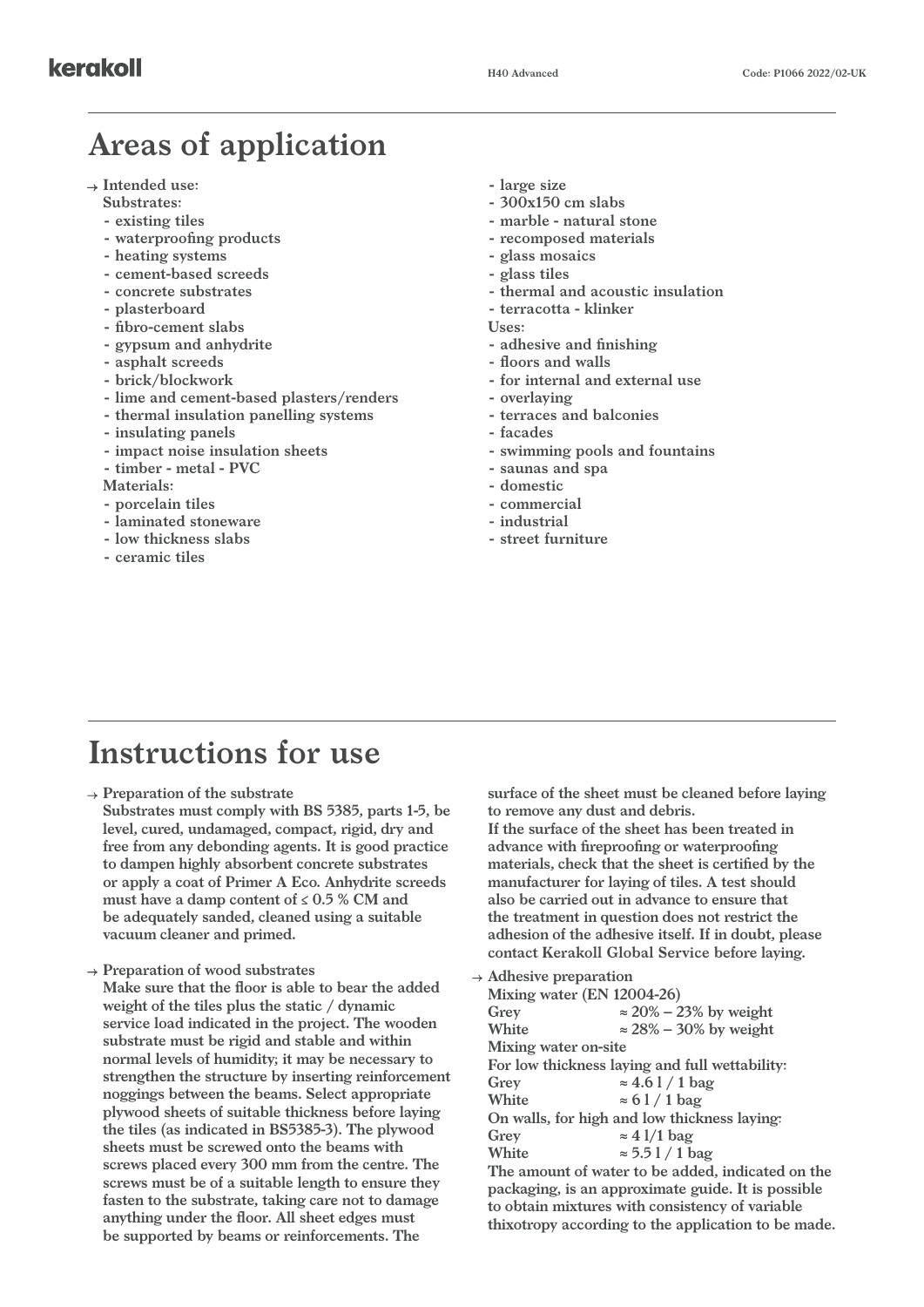#### **Instructions for use**

**Application**

**To guarantee structural adhesion it is necessary to apply a layer of adhesive sufficient to cover the entire back of the coating material. Large, rectangular sizes with sides > 60 cm and low thickness sheets may require adhesive to be applied directly to the back of the material. Check samples to make sure the adhesive has been transferred to the back of the material.**

**Create elastic expansion joints:**

**- ≈ 10 m2 in external applications (approx. 3x3 m) - ≈ 40 m² in internal applications (8x5 m) with underfloor heating**

**- ≈ 100 m² in internal applications (10x10 m) without underfloor heating**

**- every 8 metres in long, narrow applications. Respect all structural, fractionizing and perimeter joints present in the substrates.**

#### **Special notes**

**Pre-treatment of special substrates Metal (internal use only): Keragrip Eco Asphalt/bitumen screed (internal use only): Keragrip Eco**

**Gypsum and anhydrite (internal use only): Primer A Eco**

**PVC (internal use only): Keragrip Eco As treating special substrates is difficult to classify in a standard manner, it is always advisable to contact Kerakoll Global Service and/or request a site inspection by a GreenBuilding Consultant. In any case it is essential to carefully read the technical data sheet on how to use the indicated primers properly.**

**Materials and special substrates**

**Marble–natural stones and recomposed materials: marble and natural stone in general may have characteristics that vary even with reference to materials of the same chemical and physical nature. For this reason it is essential you consult Kerakoll Global Service to request specific indications or to carry out a test on a sample of the material.** 

**In the absence of specific indications from the manufacturer, natural stone slabs with**  **reinforcement layers, in the form of resin coating, polymer mesh, matting, etc. or treatments (for example damp courses, etc.) applied on the laying surface must be tested in advance to ensure they are compatible with the adhesive. Check for the presence of any really consistent traces of rock dust created during cutting, and remove them if found.**

**Waterproofing products: adherent and floating polymer sheets, liquid bitumen and tar-based sheets or membranes require application of a laying screed on top. On organic-based waterproofing products (such as RM according to EN 14891).**

**Special applications**

**Facades: the substrate should guarantee a**  cohesive tensile strength of  $\geq 1.0$  N/mm<sup>2</sup>. **The need to call for suitable mechanical safety anchoring must be evaluated by the designer for coverings with > 30 cm side.**

**For coverings with > 60 cm, add to the mixing water a percentage of Top Latex Eco to assess the function of the thermo-dynamic strain provided by the structure.**

**Always apply a layer of adhesive directly on the back of the material.**

### **Certificates and marks**

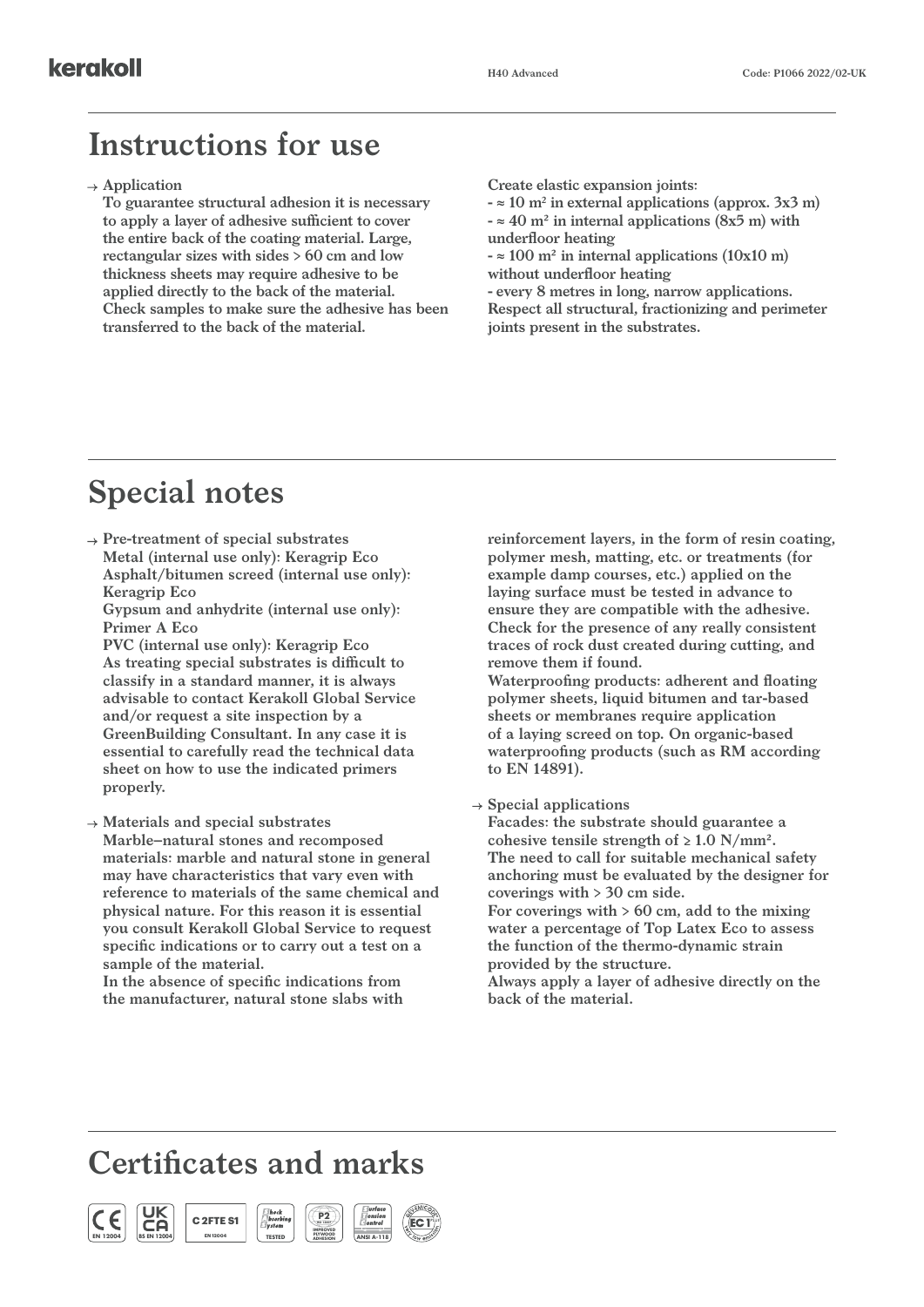| <b>Technical Data compliant with Kerakoll Quality Standard</b> |                                                                                                |            |  |  |  |
|----------------------------------------------------------------|------------------------------------------------------------------------------------------------|------------|--|--|--|
| <b>Shelf life</b>                                              | $\approx$ 12 months from production in the original sealed packaging,<br>protect from humidity |            |  |  |  |
| Pack                                                           | $20 \text{ kg}$                                                                                |            |  |  |  |
| <b>Adhesive thickness</b>                                      | from 2 to 15 mm                                                                                |            |  |  |  |
| Temperature of the air, substrates<br>and materials            | from $+5$ °C to $+35$ °C                                                                       |            |  |  |  |
| Pot life at $+23$ °C                                           |                                                                                                |            |  |  |  |
| - grey                                                         | $\approx$ 1 hr                                                                                 |            |  |  |  |
| - white                                                        | $\approx 1$ hr                                                                                 |            |  |  |  |
| Open time at $+23$ °C (BIII tile):                             |                                                                                                |            |  |  |  |
| - grey                                                         | $\geq 45$ min.                                                                                 | EN 12004-2 |  |  |  |
| - white                                                        | $\geq 45$ min.                                                                                 | EN 12004-2 |  |  |  |
| Correction time White and Grey<br>(BIII tile):                 |                                                                                                |            |  |  |  |
| $+23$ °C                                                       | $\geq 6$ min.                                                                                  |            |  |  |  |
| Foot traffic/grouting of joints at $+23$ °C (BIa tile):        |                                                                                                |            |  |  |  |
| - grey                                                         | $\approx$ 3 hrs                                                                                |            |  |  |  |
| - white                                                        | $\approx$ 3 hrs                                                                                |            |  |  |  |
| Foot traffic/grouting of joints at $+5$ °C(BIa tile):          |                                                                                                |            |  |  |  |
| - grey                                                         | $\approx$ 7 hrs                                                                                |            |  |  |  |
| - white                                                        | $\approx$ 7 hrs                                                                                |            |  |  |  |
| Grouting in walls at $+23$ °C (BIa tile)                       |                                                                                                |            |  |  |  |
| - grey                                                         | $\approx$ 2 hrs                                                                                |            |  |  |  |
| - white                                                        | $\approx$ 2 hrs                                                                                |            |  |  |  |
| Ready for use at $+23$ °C $/ +5$ °C (BIa tile)                 |                                                                                                |            |  |  |  |
| - light foot traffic                                           | $\approx 6 - 16$ hrs                                                                           |            |  |  |  |
| - heavy traffic                                                | $\approx 24 - 28$ hrs                                                                          |            |  |  |  |
| - swimming pools (+23 °C)                                      | $\approx$ 7 days                                                                               |            |  |  |  |
| Coverage per mm thickness:                                     |                                                                                                |            |  |  |  |
| - grey (mixing ratio 23%)                                      | $\approx 1.3 \text{ kg/m}^2$                                                                   |            |  |  |  |
| - white (mixing ratio 28.5%)                                   | $\approx$ 1.2 kg/m <sup>2</sup>                                                                |            |  |  |  |

Values taken at +23 °C, 50% R.H. and no ventilation. Data may vary depending on specific conditions at the building site, i.e.temperature, ventilation and absorbency level of the substrate and of the materials laid.